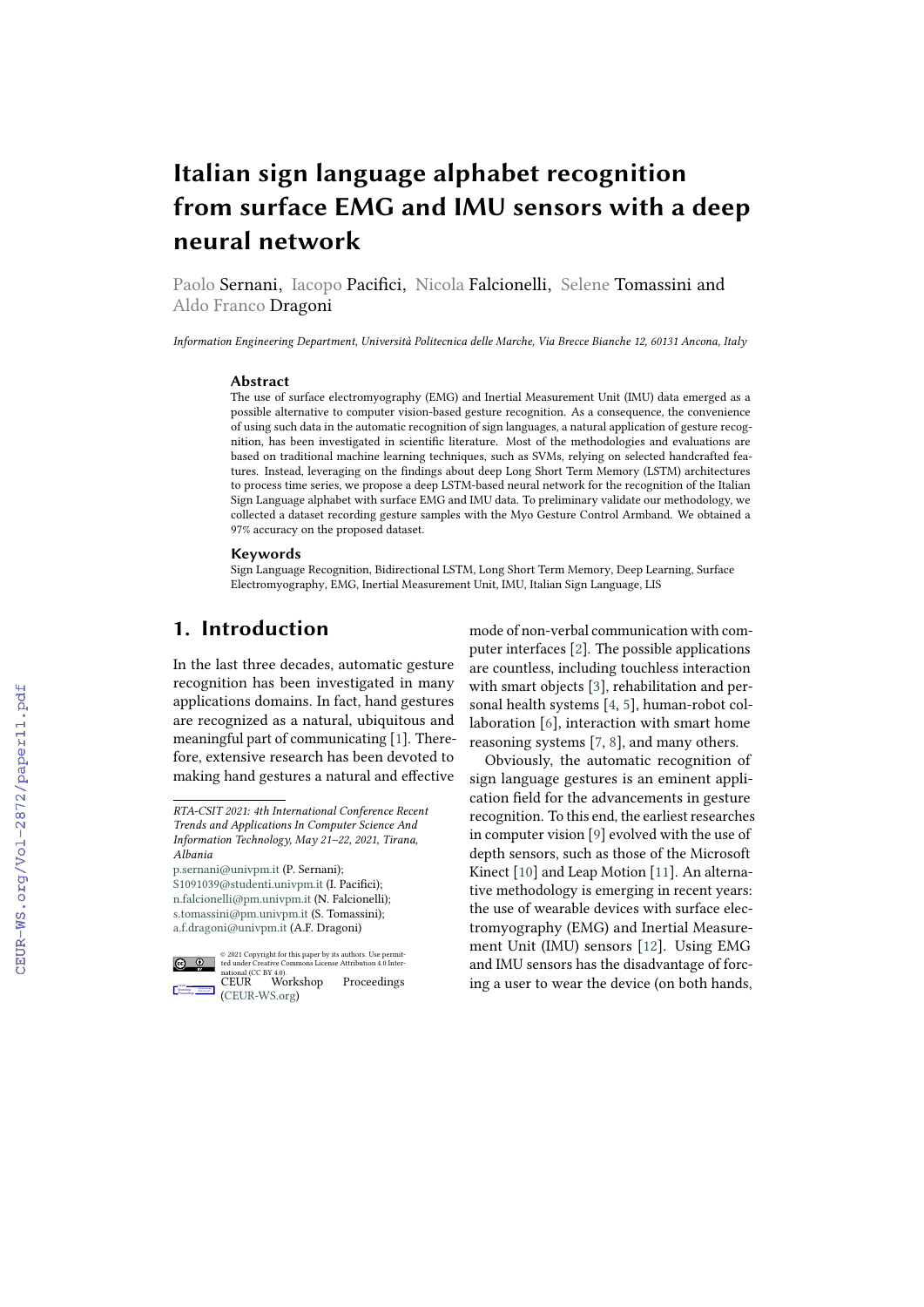for complex gestures). However, it does not require a fixed camera which might be vulnerable to varying lighting conditions, in addition to having a limited range of vision and causing privacy issues.

In this regard, we present a deep learning methodology for the recognition of the Italian Sign Language (LIS) alphabet using EMG and IMU data. Specifically, this paper adds the following contributions to the state of the art about sign language gesture recognition:

- we propose a deep neural network architecture to classify the EMG and IMU data corresponding to the 26 letters of the LIS alphabet. We based our network on the bidirectional Long Short Term Memory (LSTM) architecture, as it has been already proven useful to process time series, e.g. in speech [\[13\]](#page-9-0) and gesture recognition [\[14\]](#page-9-1);
- we propose a dataset with 30 gesture samples for each letter of the LIS alphabet, collected to preliminary evaluate our approach. Each sample includes the data from the 8 EMG sensors and the IMU of the Myo Gesture Control Armband, a commercial wearable device designed to collect EMG signals and IMU data when moving the hand and the arm.

To guarantee the reproducibility of our approach, as well as encourage further developments of the research in this field, the experiments and the dataset are publicly available in two dedicated GitHub repositories.

The rest of the paper is structured as follows. Section [2](#page-1-0) lists some studies related to the presented research. Section [3](#page-2-0) explains the proposed approach, with the necessary background about the LSTM architecture, and describes the dataset collected to evaluate our method. Section [4](#page-5-0) discusses a preliminary experimental evaluation of our neural network, explaining the setup of the experiments and presenting the results. Finally, Section [5](#page-7-0) draws the conclusions of this research work.

# <span id="page-1-0"></span>**2. Related Works**

The use of EMG and IMU data for the recognition of sign language gestures has been validated by several studies. For example, Savur and Sahin [\[15\]](#page-9-2) got 91% accuracy on the American Sign Language (ASL) alphabet, using a Support Vector Machine (SVM) classifier. Wu et al. [\[12\]](#page-9-3) proposed the design of a wearable device and a feature selection method to collect EMG and IMU data for the recognition of gestures. They validated their proposal on the ASL gestures, getting a top accuracy of 96% with a comparison of traditional machine learning approaches (Nearest Neighbor, Naive Bayes, Decision Tree, and SVM). In [\[16\]](#page-9-4) Abreu et al. evaluated the use of the Myo Armband for the Brazilian Sign Language alphabet by defining 20 SVM binary classifiers to recognize 20 letters, in a one-vs-all strategy. Similarly to these works, we use EMG and IMU data (from the Myo Armband) to recognize the letters of the LIS alphabet. However, instead of relying on traditional machine learning methods and feature selection, we propose a deep neural network, leveraging on a deep architecture to learn the gesture representation which allows the classification.

Recurrent Neural Networks, in particular those based on the LSTM and bidirectional LSTM architectures, have been validated for representing and classifying complex sequential data simultaneously, such as in modeling human gesture structure and temporal dynamics [\[14\]](#page-9-1). Some research works are presenting LSTM-based architectures for sign language recognition. For example, Liu et al. [\[17\]](#page-9-5) propose to use the LSTM architecture to perform recognition by analyzing the trajectory of skeleton joints provided by the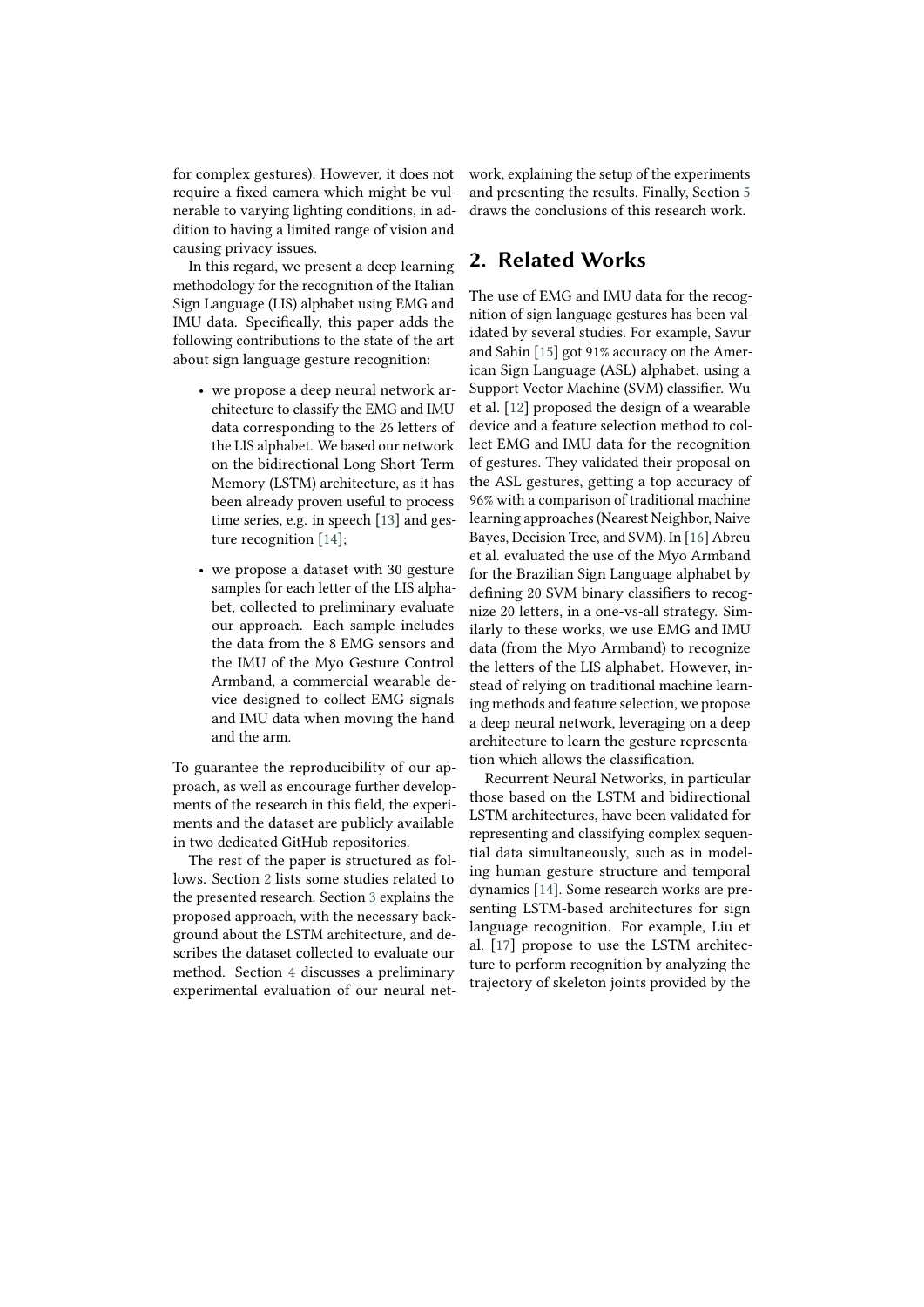Microsoft Kinect; Guo et al. [\[18\]](#page-9-6) combine a 3D Convolutional Neural Network with the LSTM to classify gestures from videos, in a transfer-learning approach; Mittal et al. design a LSTM-based architecture to recognize words and sentences of the Indian Sign Language from Leap Motion data [\[19\]](#page-9-7). Similarly to these works, we also based our system on the LSTM architecture, but we rely on EMG and IMU data, instead of visual data. In the need of data to train our method, we synthetically augmented our dataset to preliminary validate our method, using data augmentation also to add intra-class variation in our samples and prevent overfitting.

# <span id="page-2-0"></span>**3. Materials and Methods**

Recurrent Neural Networks (RNN) use recurrent connections to model the flow of time in a sequence of data [\[20\]](#page-9-8), and are therefore particularly suited to work with time series. LSTM are a type of RNN which are capable of learning long-time dependencies in the data. As we want to recognize gestures from a sequence of time-ordered EMG and IMU data, our system is based on the LSTM architecture. Moreover, we also collected a dataset to test the accuracy of the proposed system in the recognition of the LIS gestures.

## **3.1. LSTM and Bidirectional LSTM**

LSTM is a well-known RNN architecture, proposed by Hochreiter and Schmidhuber [\[21\]](#page-9-9). As showed in Figure [1,](#page-2-1) the basic hidden unit of a LSTM network is composed of a selfrecurrent cell, called memory cell, whose input/output is regulated by three multiplicative gates, i.e. the input gate, the output gate, and the forget gate. A LSTM layer is composed by a series of such units and the network interacts with the memory cells only by using the

<span id="page-2-1"></span>

**Figure 1:** An LSTM unit, with the input/output of the memory cell regulated by the input, output, and forget gates.

gates.

As pointed out in [\[13\]](#page-9-0), the output  $h_t$  at time point  $t$  of an LSTM hidden unit is regulated by the following equations:

$$
i_{t} = \sigma(W_{xi}x_{t} + W_{hi}h_{t-1} + W_{ci}c_{t-1} + b_{i})
$$
  
\n
$$
f_{t} = \sigma(W_{xf}x_{t} + W_{hf}h_{t-1} + W_{cf}c_{t-1} + b_{f})
$$
  
\n
$$
c_{t} = f_{t}c_{t-1} + i_{t} \tanh(W_{xc}x_{t} + W_{hc}h_{t-1} + b_{c})
$$
  
\n
$$
o_{t} = \sigma(W_{xo}x_{t} + W_{ho}h_{t-1} + W_{co}c_{t} + b_{o})
$$
  
\n
$$
h_{t} = o_{t} \tanh(c_{t})
$$

where  $i_t$ ,  $f_t$ ,  $o_t$ , and  $c_t$  are the activation vectors of the input gate, forget gate, output gate, and memory cell at time point  $t, \sigma$  is the sigmoid function,  $b$  denotes the bias of each gate/cell, and  $W$  are diagonal weight matrixes. The output vector  $y_t$  at time point *t* of an hidden layer is therefore given by:

$$
y_t = W_{hy} h_t + b_y
$$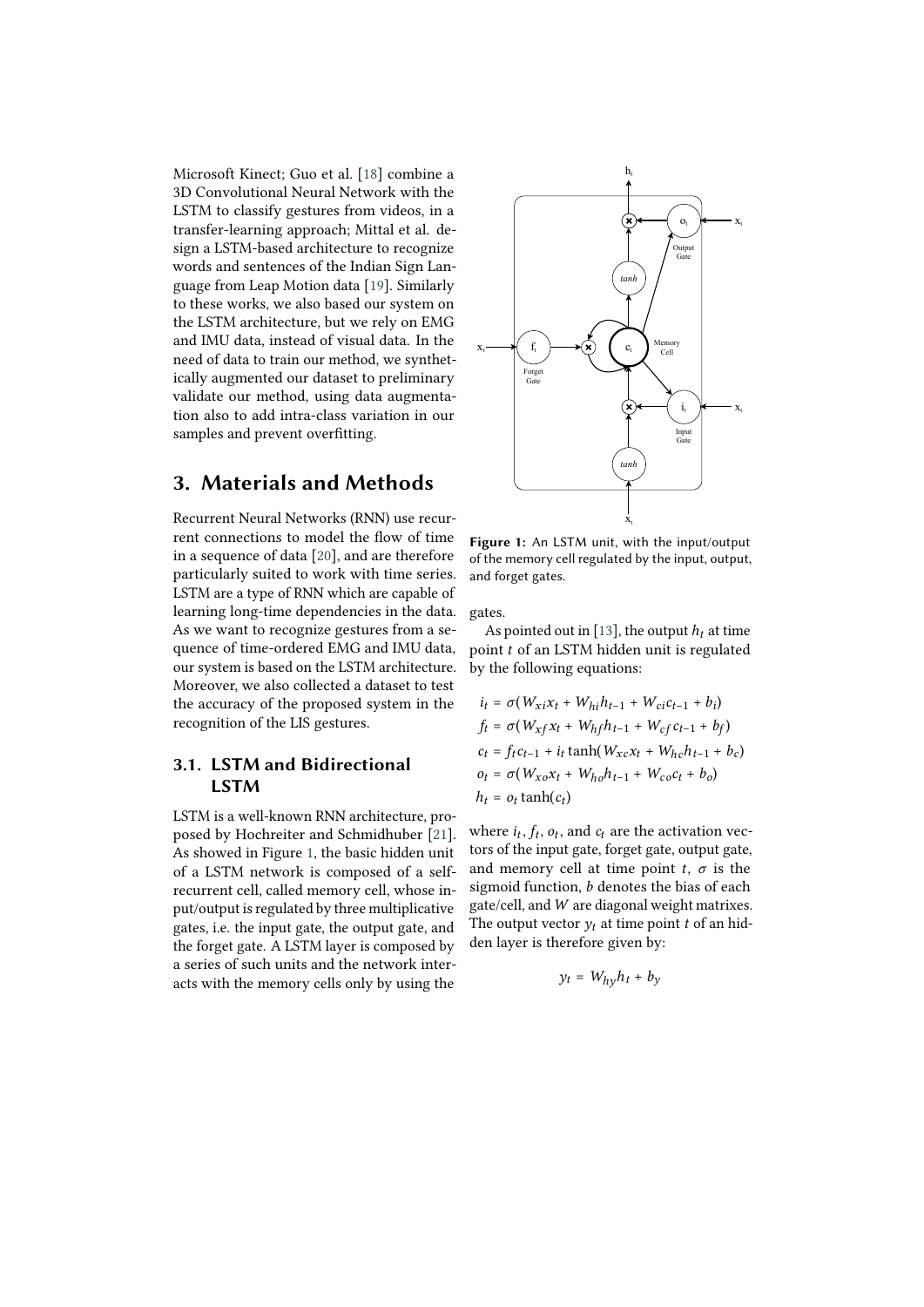where  $W_{h\nu}$  is the weight matrix and  $b_{\nu}$  the bias vector.

Traditional LSTMs, as RNNs in general, process input data in ascending temporal order. Therefore, their outputs is mostly based on previous context. However, when data is processed at once, as it might happen with the classification of gestures, the recognition of a pattern might be more effective with the use of future context as well. To this end, Bidirectional RNNs [\[22\]](#page-9-10) and, specifically, Bidirectional LSTMs [\[20\]](#page-9-8) have been proposed. The basic idea of such models is to present the training sequences both forwards and backwards, using two separate recurrent nets, which are connected to the same output layer.

Therefore, we based our deep neural network on the Bidirectional LSTM architecture, as the gesture are processed once done, taking advantage of both previous and future context.

### **3.2. Proposed Dataset**

To evaluate the proposed architecture, we developed a dataset including all the 26 gestures of the LIS alphabet. Most of the letters of the alphabet is represented with static gestures, while the "G", "H", and "Z" are performed by moving the hand as well. We recorded 30 samples for each letter, building a dataset composed of 780 samples. The dataset is publicly available as a GitHub repository $^1.$  $^1.$  $^1.$ 

All the collected gesture were performed by the same person (male, 24 years old) wearing a Myo Gesture Control Armband[2](#page--1-12) on his right arm, always in the same position. In fact, each sample of the dataset is composed of the raw data produced by the 8 EMG sensors and IMU of the Myo Armband. The time window for the acquisition of each sample was 2 seconds, sampling both the EMG and IMU data at 200 Hz. The subject was required to selfcollect the samples with a desktop application that we developed specifically for the gesture acquisition.

Each data sample for each gesture representing a letter is included in a json file containing both the EMG and the IMU data. The EMG data is organized into an *emg* object including the following fields:

- *frequency*, i.e. the sampling frequency (in Hz) of the values from the EMG sensors. This value is 200 for all the samples;
- *data*, a 400 x 8 integer matrix. Each row is then an 8-dimensional array including the values from the 8 EMG sensors of the Myo Armband. Therefore, data is the time series of the values from the EMG sensors during the acquisition of the gesture.

Similarly, the IMU data of the sample is organized into an *imu* object with the following fields:

- *frequency*, i.e. the sampling frequency (in Hz) of the values from the IMU. This value is 200 for all the samples;
- *data*, a 400 elements length object array. Each object has three fields, namely gyroscope (an array composed by 3 floating point values), acceleration (an array composed by 3 floating point values), and rotation (an array composed by 4 floating point values).

In addition, each json file includes a timestamp, representing the date and time of the gesture acquisition, and the duration of each acquisition, which is 2000 for all the samples. The information about the acquisition duration and the sampling frequency are redundant in the current version of the dataset, as

<sup>1</sup>[https://github.com/airtlab/An-EMG-and-IMU-](https://github.com/airtlab/An-EMG-and-IMU-Dataset-for-the-Italian-Sign-Language-Alphabet)[Dataset-for-the-Italian-Sign-Language-Alphabet](https://github.com/airtlab/An-EMG-and-IMU-Dataset-for-the-Italian-Sign-Language-Alphabet)

<sup>2</sup>[https://web.archive.org/web/20200528111822/](https://web.archive.org/web/20200528111822/https://support.getmyo.com/hc/en-us/articles/202648103-Myo-Gesture-Control-Armband-tech-specs) [https://support.getmyo.com/hc/en-us/articles/](https://web.archive.org/web/20200528111822/https://support.getmyo.com/hc/en-us/articles/202648103-Myo-Gesture-Control-Armband-tech-specs) [202648103-Myo-Gesture-Control-Armband-tech-specs](https://web.archive.org/web/20200528111822/https://support.getmyo.com/hc/en-us/articles/202648103-Myo-Gesture-Control-Armband-tech-specs)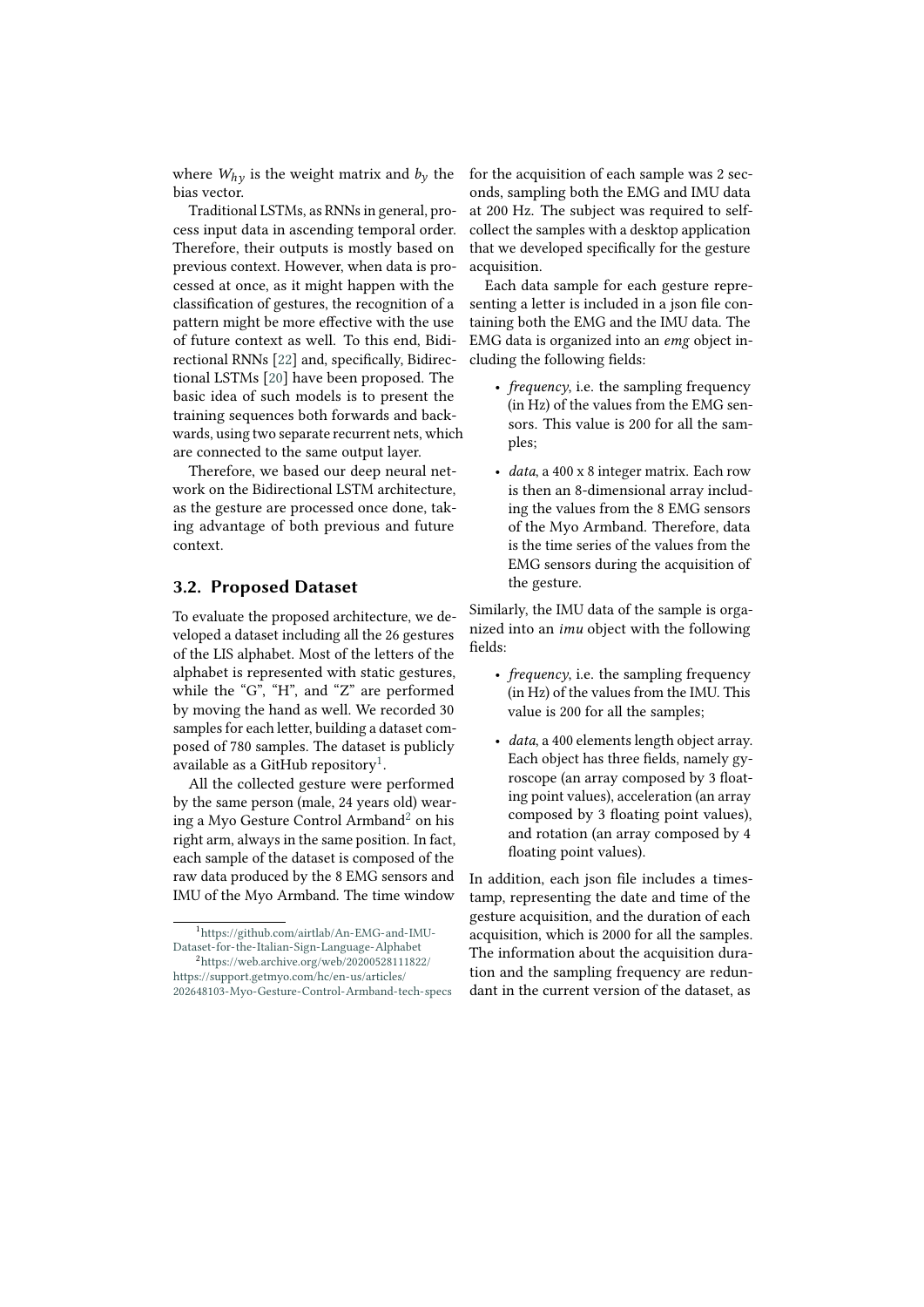<span id="page-4-0"></span>

**Figure 2:** The proposed gesture recognition pipeline: the time series of EMG and IMU data are fed into a deep neural network for classification. To train the neural networks and prevent overfitting, both EMG and IMU data were synthetically augmented.

they are the same for all the gestures. However, this information might be useful in the future, when we might add samples varying the acquisition time window or the sampling frequency. The complete dataset specification is available in a dedicated open-access data paper [\[23\]](#page-9-11).

### **3.3. System Architecture**

Figure [2](#page-4-0) depicts the architecture of the proposed gesture recognition system, used to identify the gestures of the LIS alphabet. The user performs the gesture wearing the Myo Armband; the data from the EMG sensors and the IMU are the input for our deep neural network, based on the Bidirectional LSTM architecture. The system labels the input data with one of the 26 letters of the alphabet, identifying the gesture made by the user. As explained in Section [4,](#page-5-0) to evaluate our system, we synthetically augmented the data in our dataset during the training process, trying to use more samples and reduce overfitting.

Table [1](#page-4-1) lists all the layers included in our deep neural network. Among the available data, we used the 8 series with the values from the 8 EMG sensors of the Myo Armband. Concerning the IMU, we took the two 3-dimensional vectors with values from the accelerometer and the gyroscope. Therefore, each sample is fed into the network as a 400

#### <span id="page-4-1"></span>**Table 1**

The deep neural network model used for the gesture recognition. The total number of trainable parameters is 87,514.

| Layer           | <b>Output Shape</b> | Param#       |
|-----------------|---------------------|--------------|
| Bi-LSTM         | (400, 128)          | 40448        |
| <b>Bi-LSTM</b>  | (64)                | 41216        |
| Dropout $(0.5)$ | (64)                | $\mathbf{a}$ |
| Fc1 (ReLU)      | (64)                | 4160         |
| Dropout $(0.5)$ | (64)                | 0            |
| Fc2 (Softmax)   | (26)                | 1690         |

x 14 matrix, i.e. there are 400 14-dimensional vectors for each samples. The first network layer is a bidirectional LSTM. It processes the input with 64 hidden units, returning in output 128 hidden state values (64 for the forward sequence, 64 for the backward sequence) for each of the 400 vectors in a sample. In fact, each hidden unit is configured to output a value for each vector in the sample matrix, as proposed by Graves et al [\[24\]](#page-9-12) to stack multiple LSTM layers. Thus, the second layer is a also a bidirectional LSTM. However, being the last recurrent layer, each of the 32 hidden units returns a single value for the entire sample. Therefore, the output of the second layer is composed of 64 values (32 for the forward sequence, 32 for the backward one). A 50% dropout performs the diluition of the LSTM output, to prevent overfitting.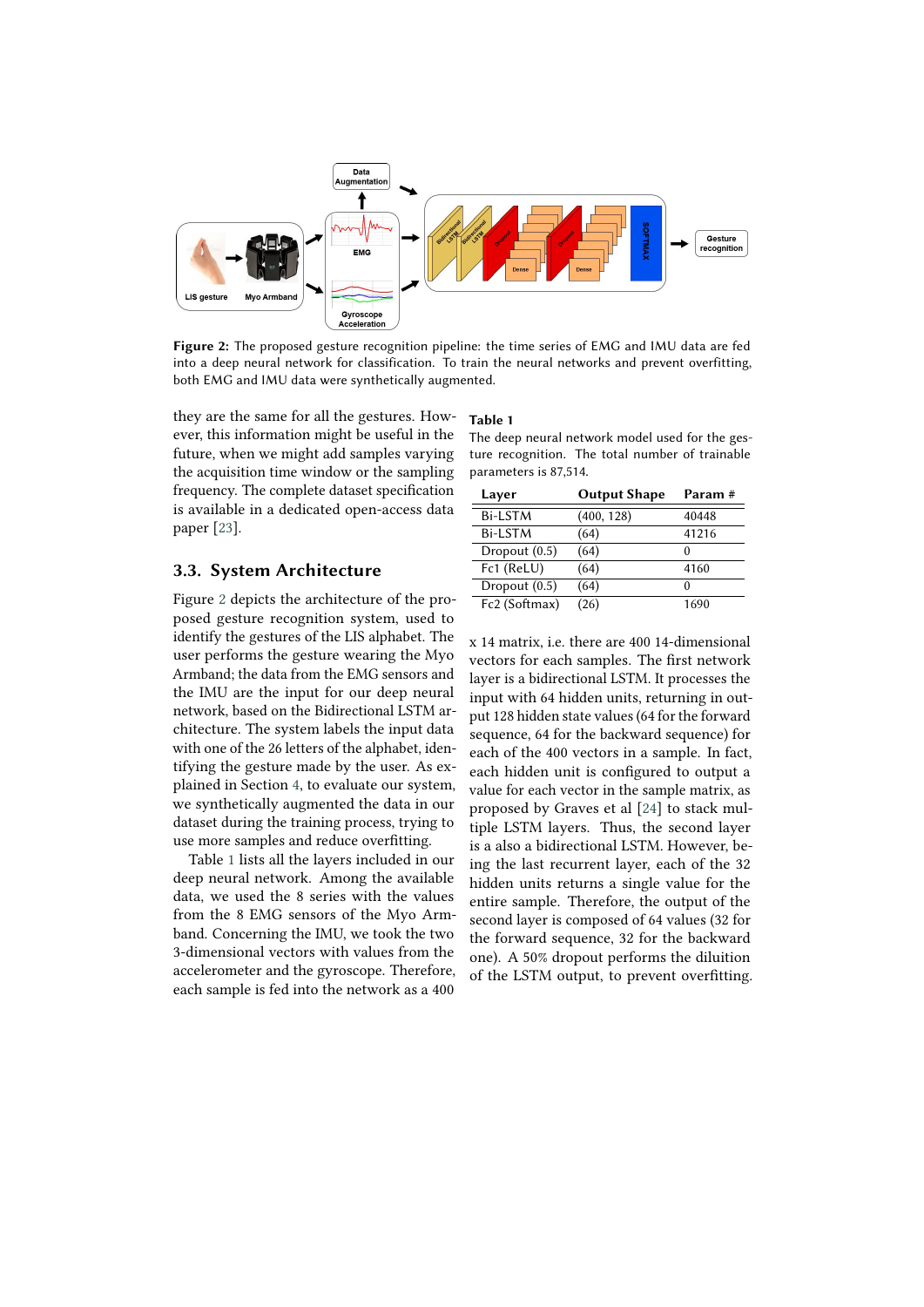The sample classification is performed by a sequence of two fully connected layer. The first includes 64 hidden units, using the rectifier as the activation function. After another 50% dropout for regularization, the output is processed by the 26 units of the second fully connected layer. The softmax activation function of each unit computes the probability distribution over the 26 classes, i.e. the letters of the LIS alphabet.

# <span id="page-5-0"></span>**4. Experimental Evaluation**

We evaluate our model by collecting preliminary results on the proposed dataset. We actually want understand to which extent our deep neural network is a viable solution to recognize the LIS gestures based on EMG and IMU sensor data. As the collected dataset includes only 780 samples, which might be too few for a deep learning approach, we also applied data augmentation, with the twofold objective of testing with more data and prevent overfitting. Even if data augmentation has been proven useful to get general results [\[25\]](#page-9-13), the experiments should be considered as early stage, and therefore inevitably suffer from some threats to validity.

### **4.1. Data Augmentation**

To augment the proposed dataset, we apply the technique presented in [\[26\]](#page-9-14). Ohashi et al. point out that, during the gesture recognition with a wearable device such as the Myo Armband, the user is supposed to wear the device always with the same configuration (i.e. identical placement and rotation). In this way, the sensors would be attached to the user's arm in the same positions every time the device is used. However, a displacement is very likely to happen when detaching and attaching the device again. Therefore, samples with various rotation angles are desirable in the training data of a gesture recognition model. As the data from the accelerometer and the gyroscopse are 3D vectors, they can be easily rotated by multiplying with a rotation matrix:

| $\left\lceil \frac{1}{2} \right\rceil$ | O               | ∩              |
|----------------------------------------|-----------------|----------------|
| $ 0\rangle$                            | $cos(\theta)$   | $\sin(\theta)$ |
| $ 0\rangle$                            | $-\sin(\theta)$ | $cos(\theta)$  |

Such transformation rotates the coordinate system of  $\theta$  degrees, counterclockwise, around the x-axis. Ohashi et al also propose the following formulation to apply the same rotation to the data of 8 EMG sensors:

$$
emg_i^{(\theta)} = \frac{f(d)emg_{i-\eta}^{(ori)} + f(1-d)emg_{i-\eta-1}^{(ori)}}{f(d) + f(1-d)}
$$
  
\n
$$
\eta = \lfloor \theta/\phi \rfloor
$$
  
\n
$$
\phi = 360/N
$$
  
\n
$$
d = \theta/\phi - \eta
$$

Here,  $\it{ems}_i^{(\theta)}$  $\hat{u}^{(\theta)}$  is the reading of the *ith* EMG sensor when rotating the armband of  $\theta$  degrees;  $emg_i^{(ori)}$  $i_i^{(ori)}$  is the reading of the *i*-th sensor in the original data;  $N$  is the number of available EMG sensors;  $f(d)$  is the polynomial function  $f(d) = d^2$ . Intuitively, if the rotation places the  $i$ -th sensor between the original positions of the *j*-th and  $(j + 1)$ -th sensors, the reading of the *i*-th sensor in the rotated data is computed as the interpolation of the readings of the *i*-th and  $(i + 1)$ -th sensors and the distance from those sensors.

Therefore, we apply such rotation technique to our data, given that, with this approach, Oshahi et al. got better performance than augmenting data with gaussian noise, with rotating data around all the three axis, and with linear interpolation. As in their work, we rotate the data with the angles in the following set:

 $\{-30^\circ, -22.5^\circ, -15^\circ, -7.5^\circ, 7.5^\circ, 15^\circ, 22.5^\circ, 30^\circ\}$ 

By rotating the data, we get 780 samples for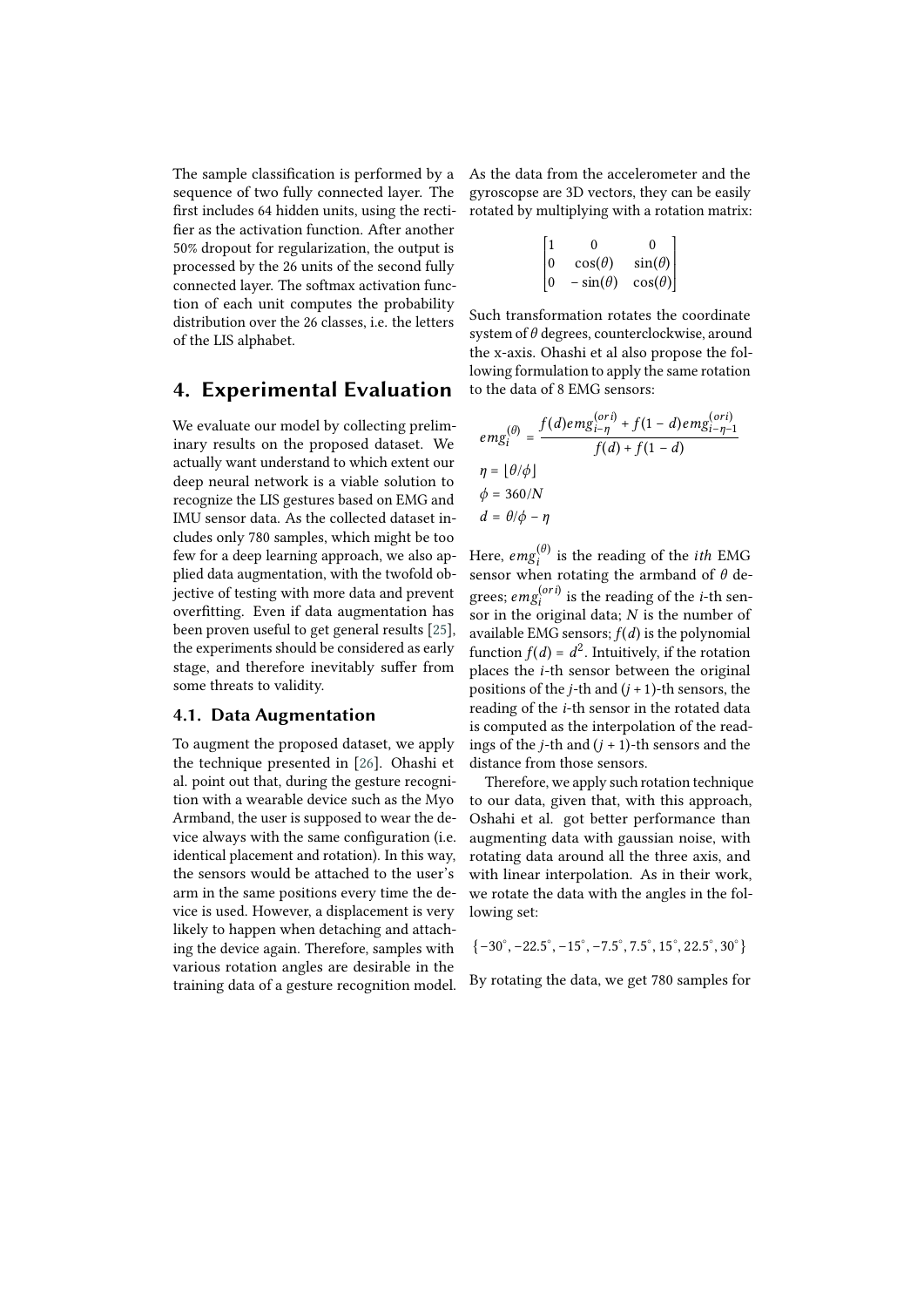each angle, adding the 6,240 synthetic samples to the 780 originally collected with the Myo Armband.

### **4.2. Experimental Setup**

We tested the proposed deep neural network on the original dataset, as well as on the augmented dataset. We applied a stratified shuffle split cross-validation scheme to validate the accuracy of our model. To this end, we firstly repeated a randomized 80-20 split 5 times, using the 80% of the data as the training set, and the 20% as the test set, preserving the percentage of samples from each class, in each split. The 12.5% of the training data, i.e. the 10% of the entire dataset, was used as validation data for the training of the neural network. Then, we repeated the same randomized split 30 times on each dataset, to collect more general results.

We used the Root Mean Square Propagation (RMSProp) optimizer to minimize the Categorical Cross-Entropy loss function during the training of the neural network. The number of training epochs varied for each split, as we early stopped the training after 5 epochs without an improvement on the minimum validation loss, restoring the weights corresponding to the best validation loss. Table [2](#page-6-0) shows the number of training epochs in each split, in the 5 split experiments. For the 30 split experiments the mean number of training epochs was  $42.77 \left( \pm 9.01 \right)$  for the original dataset, and 37.67 ( $\pm$  7.80) on the augmented dataset. The batch size was 32 samples in each split of each experiment.

A Jupyter notebook with the described experiments is available in a GitHub public repository $3$ , in order to guarantee the reproducibility of the tests. The tests ran on Google Colab with the GPU runtime, using Keras 2.4.3, TensorFlow 2.4.1, and scikit-learn 0.22.2.post1.

#### <span id="page-6-0"></span>**Table 2**

Number of training epochs in each split (s1-s5) of the 5 split experiments, with and without Data Augmentation (DA).

|                       |    |    |    | $s1$   $s2$   $s3$   $s4$   $s5$ |    |
|-----------------------|----|----|----|----------------------------------|----|
| without DA $\vert$ 59 |    | 34 | 41 |                                  |    |
| with DA               | 34 | 54 | 36 | 45                               | 34 |

### **4.3. Results**

Table [3](#page-7-1) shows the prediction accuracy on the test set obtained by repeating 5 times the stratified shuffle split of the dataset. With the 780 samples of the original dataset, the mean accuracy is 57.44% with a standard deviation of 5.46% over the 5 splits of the experiment. In other words, around half of the test samples gets misclassified. In fact, using only 576 samples for the network training (with 78 samples used as validation data) results in a poor performance of our model.

Instead, with the 7,020 samples of the augmented dataset, the mean accuracy increases to 97.36%, and the standard deviation decreases to 0.62% over the 5 splits. Using 4,914 samples for training (with 702 samples used for validation) significantly improves the performance of our model. The lower standard deviation shows that the model trained on the augmented dataset exhibits a better generalization. Intuitively, most of the misclassification errors occurs with gestures which look similar. For example, in the first split, the "V" is erroneously identified as the "U" 9 times and as the "F" one time, while other 44 samples are correctly identified. Similary, 3 "U" samples are wrongly identified as "V". In the same split, the "W" is misclassified only one time, being identified as the "V".

The results are similar when repeating the tests on 30 random stratified shuffle splits of the dataset, as showed in Table [4.](#page-7-2) The mean value of accuracy is  $58.69\%$  ( $\pm$  4.37%) for the original dataset and 97.07% ( $\pm$  1.32%) on the

<sup>3</sup>[https://github.com/airtlab/italian-sign-language](https://github.com/airtlab/italian-sign-language-recognition/)[recognition/](https://github.com/airtlab/italian-sign-language-recognition/)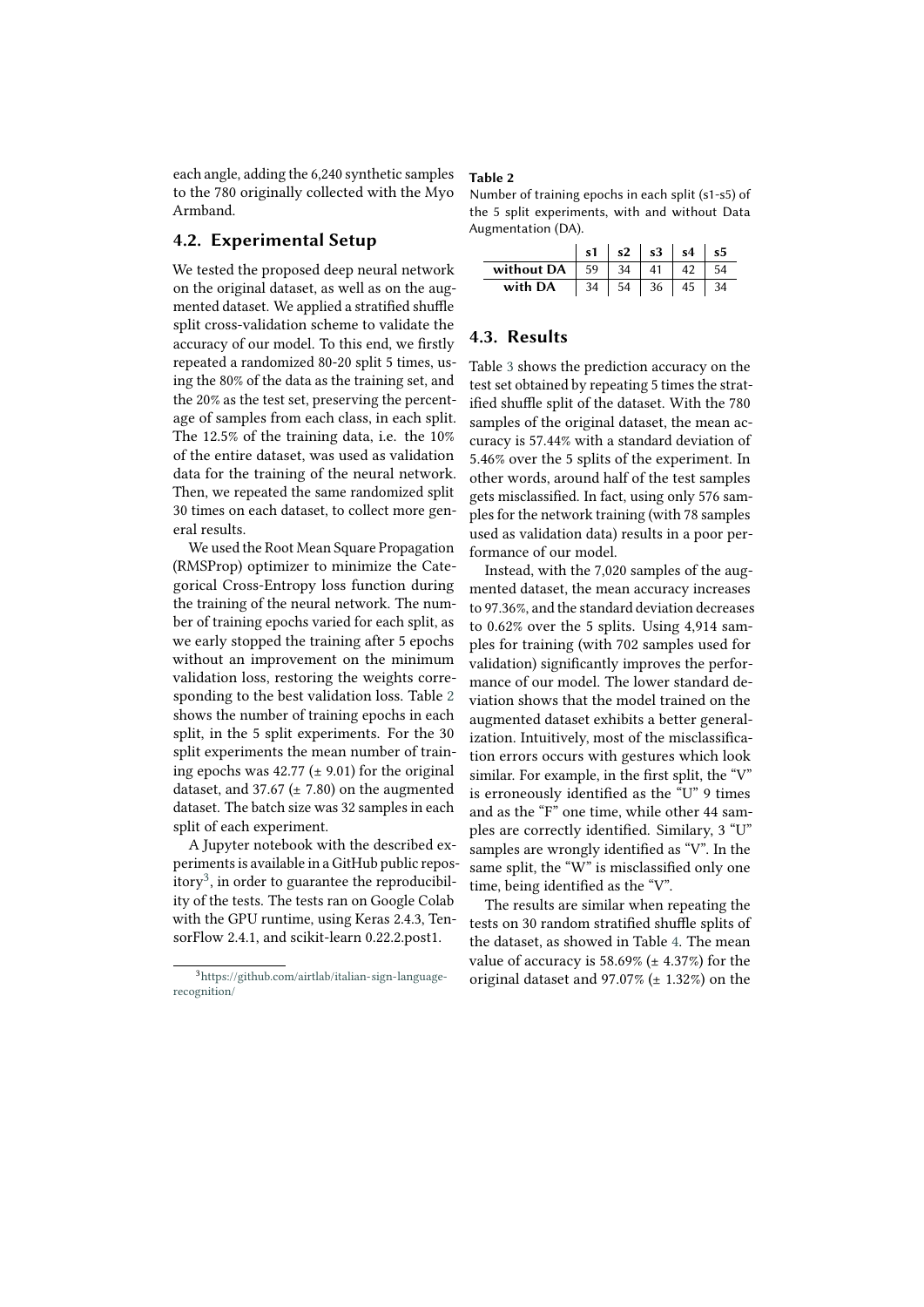#### <span id="page-7-1"></span>**Table 3**

Accuracy results with and without Data Augmentation (DA). The table includes the accuracy value in each random split of the dataset, obtained with the stratified shuffle split cross-validation scheme.

|         |  |  | Split 1   Split 2   Split 3   Split 4   Split 5 | Mean                                                                                        |
|---------|--|--|-------------------------------------------------|---------------------------------------------------------------------------------------------|
|         |  |  |                                                 | without DA   $62.18\%$   $51.92\%$   $51.92\%$   $55.77\%$   $65.38\%$   $57.44 \pm 5.46\%$ |
| with DA |  |  |                                                 | 97.22%   98.36%   96.94%   97.72%   96.58%    <b>97.36</b> ± <b>0.62%</b>                   |

#### <span id="page-7-2"></span>**Table 4**

Mean number of training epochs and mean accuracy on 30 random stratified shuffle splits, with and without Data Augmentation (DA).

|            | Epoch $#$        | Accuracy                             |
|------------|------------------|--------------------------------------|
| without DA | $42.77 \pm 9.01$ | $158.69 \pm 4.37\%$                  |
| with DA    |                  | $37.67 \pm 7.80$   97.07 $\pm$ 1.32% |

augmented dataset. Therefore, both in the experiments with 5 splits and 30 splits, the training on augmented data is more stable than with the original data, resulting in a lower standard deviation on the test accuracy. Moreover, the tests did not highlight any significant difference in the recognition of static gestures (most of the letters) with respect to the dynamic ones ("G", "H", and "Z"), scoring similar class-wise precision and recall values.

These preliminary results encourage the use of wearable devices equipped with EMG and IMU sensors to execute the recognition of the LIS with deep neural networks. Most of the samples gets correctly identified by our LSTM-based model. As expected, the data augmentation improves the performance, and our model gets better results with more data, highlighting the need of expanding the collected dataset.

#### **4.4. Threats to validity**

Being in early stage, the presented research inevitably suffers from some threats to validity. Concerning the collected dataset, all the gesture samples were performed by the same subject. Samples from more subjects are necessary to get more general conclusions. Moreover, we arbitrary fixed the time window for

the gesture acquisition to 2 seconds. Such time window is worth of further research, as this time might vary from person to person and also for more complex gestures.

Concerning the presented results, we built our model on the results of existing literature about LSTMs to process time series, especially in speech and gesture recognition. However, a systematic study on alternative models as well as a comparison on more datasets should be performed to get more results, and therefore validate our method.

# <span id="page-7-0"></span>**5. Conclusions**

We presented a deep learning approach for the recognition of the LIS alphabet, based on surface EMG and IMU data. Specifically, we developed a deep neural network based on the bidirectional LSTM architecture. To validate our method, we built a dataset including 30 gesture samples for each letter of the alphabet. The gestures were recorded from the 8 EMG sensors and the IMU of the Myo Armband. To ensure the proper training of our model, with enough samples, we used data augmentation, simulating the rotation of the armband. The results are preliminary, but promising: on the augmented dataset, our model got 97% accuracy, showing few classification errors on very similar gestures. The source code of the experiments and the dataset are available as public GitHub repositories, to guarantee the reproducibility of the tests. Moreover, the public dataset is available for further tests.

The presented research is in early stage, since a systematic study of alternative deep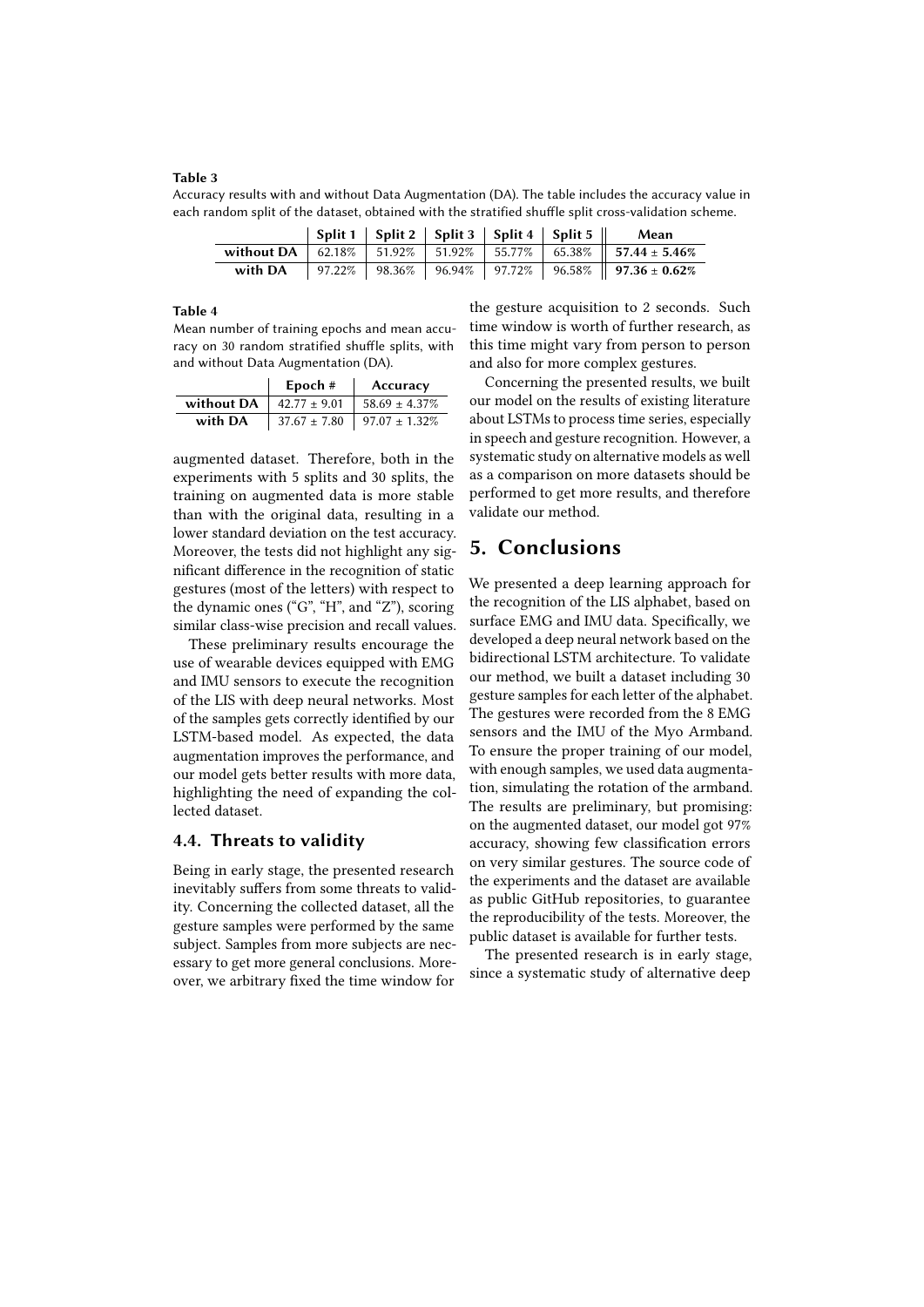neural network configurations and architectures, as well as comparison on other datasets are necessary to fully validate our approach. Also the proposed dataset can be improved. In the current versions, all the samples were performed by the same subject, using a fixed time window. More subjects and different acquisition setups should be included to expand the dataset. Finally, the evaluation was based on one hand gestures. Tests on two hands gestures, combining data from two devices, are necessary to understand the viability of the proposed method in the real world.

# **References**

- [1] S. D. Kelly, S. M. Manning, S. Rodak, Gesture gives a hand to language and learning: Perspectives from cognitive neuroscience, developmental psychology and education, Language and Linguistics Compass 2 (2008) 569–588. doi:[10.](http://dx.doi.org/10.1111/j.1749-818X.2008.00067.x) [1111/j.1749-818X.2008.00067.x](http://dx.doi.org/10.1111/j.1749-818X.2008.00067.x).
- [2] J. S. Sonkusare, N. B. Chopade, R. Sor, S. L. Tade, A review on hand gesture recognition system, in: 2015 International Conference on Computing Communication Control and Automation, 2015, pp. 790–794. doi:[10.1109/](http://dx.doi.org/10.1109/ICCUBEA.2015.158) [ICCUBEA.2015.158](http://dx.doi.org/10.1109/ICCUBEA.2015.158).
- [3] L. Montanaro, P. Sernani, A. F. Dragoni, D. Calvaresi, A touchless humanmachine interface for the control of an elevator, in: Proceedings of the 2nd International Conference on Recent Trends and Applications in Computer Science and Information Technology, volume 1746 of *CEUR Workshop Proceedings*, 2016, pp. 58–65. URL: [http://ceur](http://ceur-ws.org/Vol-1746/paper-10.pdf)[ws.org/Vol-1746/paper-10.pdf.](http://ceur-ws.org/Vol-1746/paper-10.pdf)
- [4] A. E. F. Da Gama, T. M. Chaves, L. S. Figueiredo, A. Baltar, M. Meng, N. Navab, V. Teichrieb, P. Fallavollita, MirrARbilitation: A clinicallyrelated gesture recognition interactive tool for an AR rehabilitation system, Computer Methods and Programs in

Biomedicine 135 (2016) 105–114. doi:[10.](http://dx.doi.org/10.1016/j.cmpb.2016.07.014) [1016/j.cmpb.2016.07.014](http://dx.doi.org/10.1016/j.cmpb.2016.07.014).

- [5] N. Falcionelli, P. Sernani, A. Brugués, D. N. Mekuria, D. Calvaresi, M. Schumacher, A. F. Dragoni, S. Bromuri, Indexing the event calculus: Towards practical human-readable personal health systems, Artificial Intelligence in Medicine 96 (2019) 154–166. doi:[10.](http://dx.doi.org/10.1016/j.artmed.2018.10.003) [1016/j.artmed.2018.10.003](http://dx.doi.org/10.1016/j.artmed.2018.10.003).
- [6] D. Calvaresi, A. Vincentini, A. Di Guardo, D. Cesarini, P. Sernani, A. F. Dragoni, Exploiting a touchless interaction to drive a wireless mobile robot powered by a realtime operating system, in: Proceedings of the 2nd International Conference on Recent Trends and Applications in Computer Science and Information Technology, volume 1746 of *CEUR Workshop Proceedings*, 2016, pp. 1–10. URL: [http:](http://ceur-ws.org/Vol-1746/paper-01.pdf) [//ceur-ws.org/Vol-1746/paper-01.pdf.](http://ceur-ws.org/Vol-1746/paper-01.pdf)
- [7] D. N. Mekuria, P. Sernani, N. Falcionelli, A. F. Dragoni, Reasoning in multi-agent based smart homes: A systematic literature review, in: Ambient Assisted Living, Springer International Publishing, Cham, 2019, pp. 161–179. doi:[10.1007/](http://dx.doi.org/10.1007/978-3-030-05921-7_13) [978-3-030-05921-7\\_13](http://dx.doi.org/10.1007/978-3-030-05921-7_13).
- [8] D. N. Mekuria, P. Sernani, N. Falcionelli, A. F. Dragoni, Smart home reasoning systems: a systematic literature review, Journal of Ambient Intelligence and Humanized Computing (2019) 1–18. doi:[10.](http://dx.doi.org/10.1007/s12652-019-01572-z) [1007/s12652-019-01572-z](http://dx.doi.org/10.1007/s12652-019-01572-z).
- [9] T. Starner, J. Weaver, A. Pentland, Realtime american sign language recognition using desk and wearable computer based video, IEEE Transactions on Pattern Analysis and Machine Intelligence 20 (1998) 1371–1375. doi:[10.1109/34.](http://dx.doi.org/10.1109/34.735811) [735811](http://dx.doi.org/10.1109/34.735811).
- [10] E. Gani, A. Kika, Albanian sign language (AlbSL) number recognition from both hand's gestures acquired by kinect sensors, CoRR abs/1608.02991 (2016). URL: [http://arxiv.org/abs/1608.02991.](http://arxiv.org/abs/1608.02991)
- [11] D. Naglot, M. Kulkarni, Real time sign language recognition using the